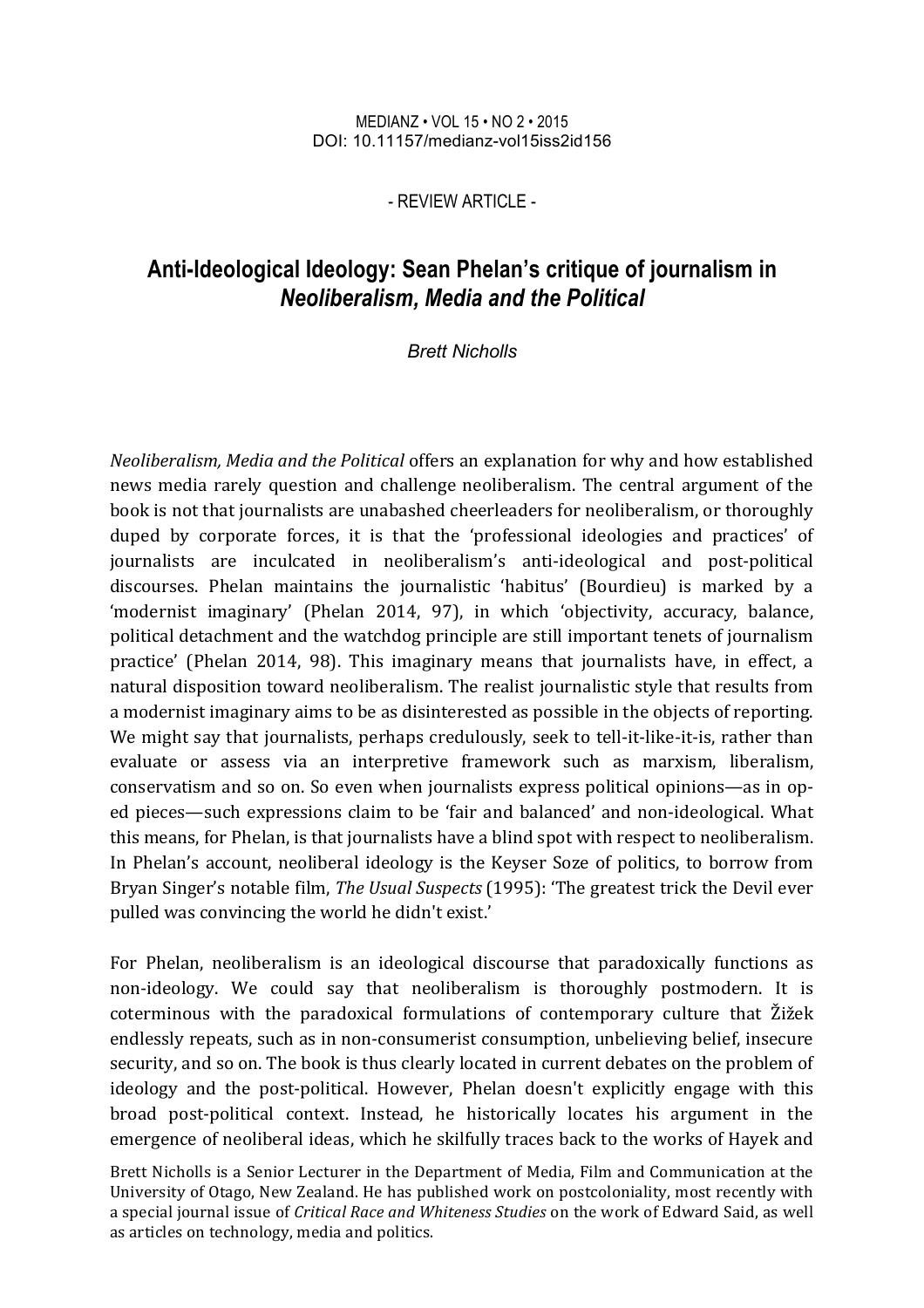the Mont Pelerin society (Phelan 2014, 41-46). In my view, the book's main achievement is demonstrating how journalistic practices are caught up in the paradoxical cultural and political formations of post-political society. It will be useful to broadly sketch this postpolitical context. Here I will cite the authoritative work of Wilson and Swyngedouw  $(2014)$ . Drawing on Mouffe  $(2005)$ , Žižek  $(1999)$ , and Ranciere  $(1999)$ , among others, they explain that in the post-political situation:

the political—understood as a space of contestation and agonistic engagement—is increasingly colonised by politics—understood as technocratic mechanisms and consensual procedures that operate within an unquestioned framework of representative democracy, free market economics, and cosmopolitan liberalism. In post-politics, political contradictions are reduced to policy problems to be managed by experts and legitimated through participatory processes in which the scope of possible outcomes is narrowly defined in advance. The people'—as a potentially disruptive political collective—is replaced by the population—the aggregated object of opinion polls, surveillance, and bio-political optimisation. Citizens become consumers, and elections are framed as just another 'choice', in which individuals privately select their preferred managers of the conditions of economic necessity (Phelan 2014, 6).

Phelan makes an important contribution to our understanding of the perpetuation of the 'unquestioned framework' of 'free market economics' and governance as response to 'economic necessity'. For Phelan, at the most elementary level, neoliberalism is defined as the 'normative assumption that politics must be 'accountable' to the [impersonal mechanism of] the market' (Phelan 2014, 84; 140). What the book shows is that this normative assumption is rooted in a 'realist' worldview. This worldview is, as per Aune  $(2001)$ , a form of knowledge production that claims 'direct access to how things really are' (99). The point is that neoliberal modes of thought and representation typically adopt a realist sensibility and representational style, rather than an 'ideological and doctrinal sensibility' (98). 'They reflect', Aune explains, 'a worldview pleased with itself for "seeing through" the pretensions of poets, dreamers, and romantics' (cited in Phelan, 2014, 99). Phelan's argument is that this realist worldview materialises in the aforementioned modernist imaginary of news journalists.

In the post-political context, the basic problem is that journalists do not understand neoliberalism as ideology, or, more accurately, as non-ideological ideology. Following Althusser, and Laclau and Mouffe, for Phelan ideology is a form of misrecognition. Subjects misrecognise the real conditions of their existence when they assume that the social and economic order is immutable and that there are no viable alternatives to actually existing political processes. In the language of Laclau and Mouffe, ideology represses the contingency and agonistic nature of social relations, and closes down and conceals the possibility of contesting and challenging the prevailing social order.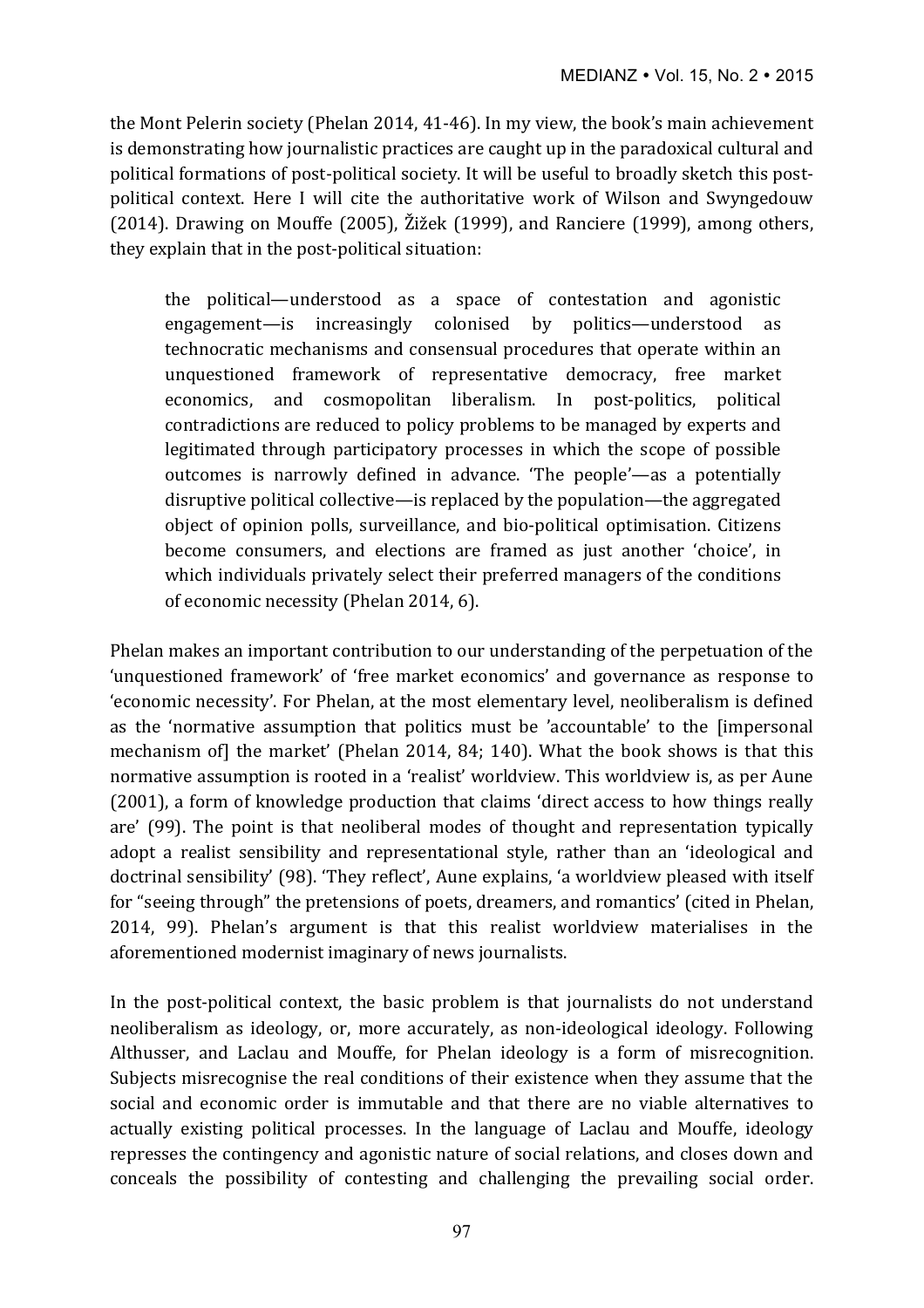## *Brett Nicholls*

Journalists thus reproduce ideology when they write as if there are no alternatives to neoliberal social and economic policies and processes. As opposed to an ideological disposition, an ethical disposition would adopt openness to the radical contingency of social relations and the possibility for alternative ways of living and organising social spaces and practices. The ideological character of journalistic practice is strangely compounded, Phelan contends, in that in recent years 'ideological' has become a pejorative shorthand term for dogmatism, detachment from the public good, and subservience to a naïve political agenda (Phelan 2014, 93). The problem is that the adoption of neutrality within journalistic practice means that the grounds for challenging and questioning neoliberalism have been removed. Neoliberalism is rarely named in established news media let alone posited as ideology. In effect, journalists produce an anti-ideological ideology. Journalism's modernist imaginary is thus plainly paradoxical. As Phelan is at pains to point out, if journalists 'reproduce neoliberalism  $[$ ...] more recognition needs to be given to how they often do this by paradoxically distancing themselves from neoliberal logics—indeed, *ideology* in general' (Phelan 2014, 80).

To demonstrate this paradox, Phelan takes up the work of Laclau and Mouffe (1985), and Glynos and Howarth (2007). He formulates neoliberalism as a discursive regime. This formulation is productive in several ways. Firstly, it is attuned to the nuances of neoliberalism. Phelan provides a basis for explaining, for instance, why it is that neoliberalism has taken hold internationally in uneven ways. Secondly, it opens up a clear path for critiquing contemporary news journalism. Instead of less than satisfactory denunciations of tabloidization and corporatisation, Phelan makes the more fundamental claim that journalistic objectivity itself is flawed. This suggests that journalists cannot simply adopt a critical attitude without altering the realist form of reporting itself. The problem of critique ought to be linked to ontological assumptions about the nature of reality and the limits of representation. And thirdly, Phelan's engagement demonstrates the explanatory and critical power of a post-structuralist form of social science. This is a mode that rails against the instrumentalisation of knowledge in the university, the valorisation of science above the arts and humanities, and the increasing suspicion of hermeneutics and critical theory. As Vattimo and Zabala contend, 'the most interesting feature' of the neoliberal turn to 'realism is not only its expression of fear (and therefore the demand for security) but also' its 'conservative nature' (2011, 27). Phelan's 'ontological-level analysis' (Phelan 2014, 60) resists the realist turn and aims to engage with the political.

Briefly, Phelan's ontology of socio-political reality consists of two dynamic processes (see Glynos and Howarth, 2007, 109-20). Socio-political reality is, in this ontology, inherently unstable. Social and institutional order emerges out of disorder and maintains itself by repressing disorder and the contingencies it produces. Contingencies are never completely eliminated and, because of this, order is always incomplete. This means that the process of producing order is ongoing; there is always something to be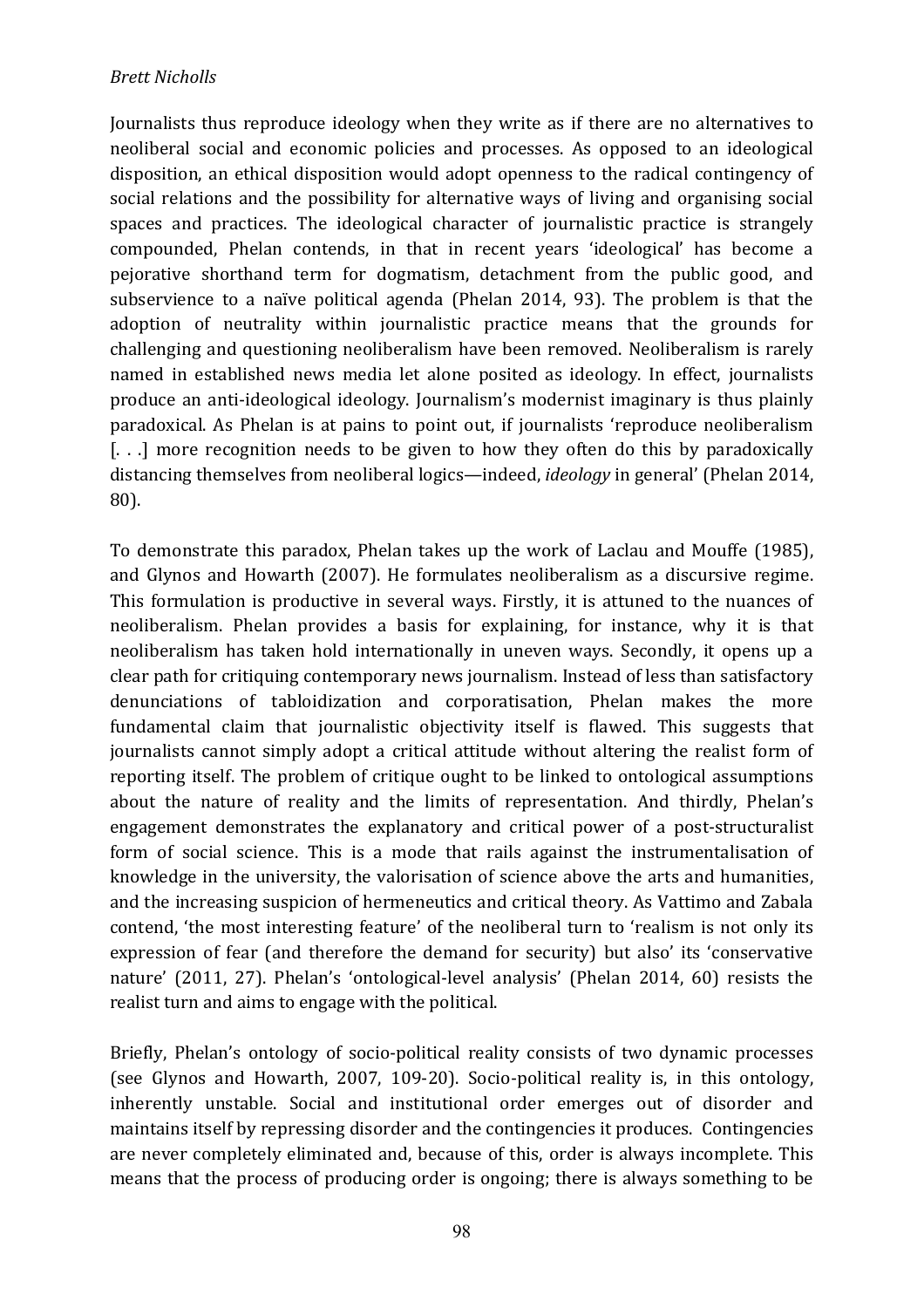done. Governance is thus always dynamic and reactive. It seeks to limit or strategically employ the on-going dislocations produced by contingencies. Contingencies come in many forms, from natural disasters to economic crises, from social upheaval to the unintended consequences of war, and so on.

The first of the aforementioned processes involves an antagonistic struggle between the *political* and *social* dimensions of socio-political reality. Situations are political when there is a public contestation around responses to contingency, or a challenge to prevailing norms and demand for the institution of new practices. The political is antagonistic toward an other, what it aims to not be, and attempts to activate contingency as it builds toward radical change. Conversely, the situation is social when public contestation is non-existent and contingences are closed down in the interests of the prevailing hegemonic order. The second process involves the tension between the *ideological* and the *ethical*. Here again the tension revolves around contingency and how social subjects relate to it. Subjects are ideological when they are complicit in concealing radical contingency and the possibilities it opens up. Subjects are ethical when they remain open to contingency and political change.

How does neoliberalism figure in this ontology? For Phelan, neoliberalism is a form of politics that journalists, by and large, are complicit in concealing. Neoliberalism is ideologically rather then ethically framed. On one axis, neoliberalism is a deterritorialising force. Since the 1980s, it has been the basis for undoing the institutions of the welfare state and establishing a new hegemony within socio-political life. On the other axis, neoliberalism is ideologically constructed as necessary, inevitable, as a social rather than political force. This is a paradox because neoliberal discourses clearly behave politically. The antagonistic dimensions that mark the neoliberal imaginary are clear evidence of this. Neoliberal discourse pits itself against threatening others such as socialists, statists, and left wing 'do-gooders'. These antagonists, Phelan tells us, 'are also cast as the sponsors of a wider set of scapegoats' (Phelan 2014, 63). These include: dole bludgers, single welfare mothers, immigrants, and the underclass. Neoliberalism is constructed, in fact, around a set of oppositions: anti-intellectual, antielitist, and anti-ideological (Phelan 2014, 63).

What Phelan reveals is that neoliberal politics defines itself negatively. Positive definitions are much harder to find, and if they are posited they generally overstate neoliberalism's rigidity. As a consequence, many have suggested that the term is not useful at all (Phelan 2014, 26). Phelan confronts this problem and maintains that instead ' of over-relying on appeals to a reified "neoliberalism", it is more analytically productive to conceptualize neoliberalism as a series of discursive "logics" that are always hegemonically articulated with other discursive logics  $[$ . . . often in messy and paradoxical ways that do not neatly cohere' (Phelan 2014, 57; 59). In discourse analysis the term 'logics' is employed in place of 'mechanisms' or causal 'laws'. Logics consist of the 'purposes, rules and ontological presuppositions that render a practice or regime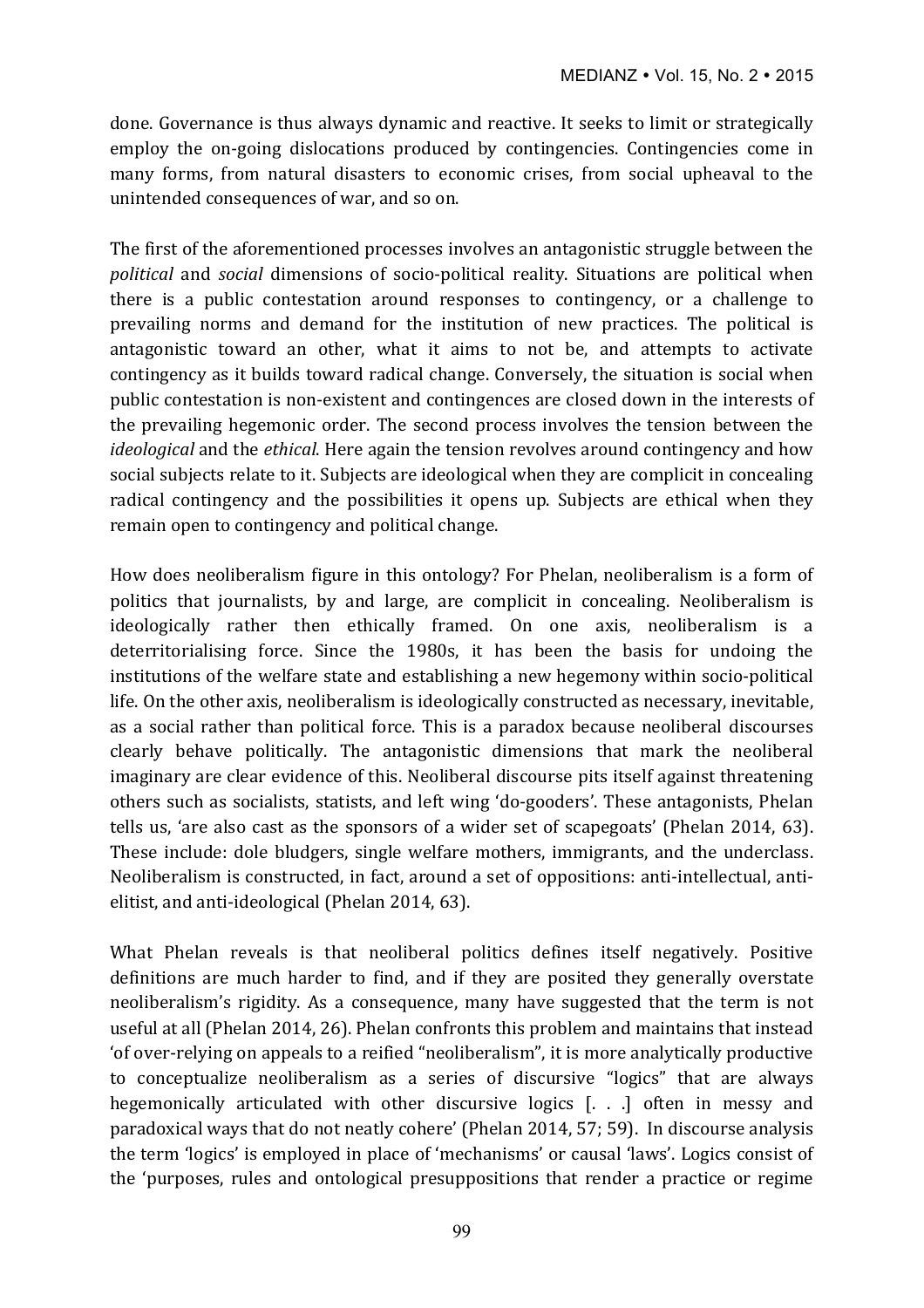possible and intelligible'. In other words, logics support practices; they provide the conditions that 'make that practice "work" or "tick"' (Glynos and Howarth 2007, 15).

Logics also work in the context of the aforementioned tensions between the *political* and *social*, and *ideological* and *ethical*. Following Glynos and Howarth (2007, 105-06), Phelan adopts a threefold typology of logics: social logics, political logics, and fantasmatic logics. When articulated together, Glynos and Howarth explain, these logics 'characterize practices' and 'explain how and why they change or resist change' (2007, 106). Social logics consist of the rules and purpose of various practices. We could describe journalism's commitment to realism, described above, as a social logic. Political logics explain how the prevailing order is defended or challenged. The neoliberal logics outlined by Phelan, which I list below, are political, in the sense described here. They arise to justify change ('we need to restructure to be more competitive'), or defend the existing order ('free trade agreements are for the benefit all'). The same neoliberal logics can also be social, when they explain the purpose and rules of existing practices. And fantasmatic logics account for why existing social practices hold sway over subjects. Fantasy involves the affective attachments of subjects to a particular discourse. We could point to nationalist discourse as an example ('New Zealanders are proud of the Trans Pacific Partnership'). Phelan doesn't explicitly explore fantasmatic logics throughout the book, apart from an excellent account of 'fantasmatic figures as archetypal enemies of freedom.' Hayek and Friedman's 'hostility to intellectuals', Phelan maintains, became 'the template for a gallery of antagonists: the "dangerous ideologue", the "critical academic", the "priggish moralist", the "well-intentioned do-gooder", and so on' (146). Instead, Phelan turns to Bourdieu and sociology to account for journalism's relationship to neoliberalism. This is a crucial turn, since Phelan's thesis is not that journalists are affectively attached to neoliberal discourse, it is that they are basically blinkered by standard journalistic practice. He righty, I think, understands that journalists are not directly invested in neoliberal discourse; their relationship to neoliberalism is oblique. Still, the practices of iournalism are themselves made meaningful through fantasmatic figures. Phelan's thesis would be deepened by an exploration of how, through fantasmatic logics, journalists identify with journalism and its role in society.

Phelan identifies five neoliberal logics: market determinism, commodification, individualisation, competition, and self-interest (Phelan 2014, 61-62). The point about these logics is that they are articulated in uneven ways across a range of political practices. Neoliberalism is slippery and strategic, tough to grasp and difficult to struggle against. The strength of Phelan's account is that it resonates with the paradoxical nature of our post-political times. He rightly maintains, 'there has never been a "pure" neoliberalism, and to presuppose such a thing is to construct a convenient straw man'. The detrimental effect of such a construction is that it produces polarisations and 'allows other neoliberalized identities to [strategically] present themselves as comparatively reasonable, pragmatic and non-ideological' (Phelan 2014, 75).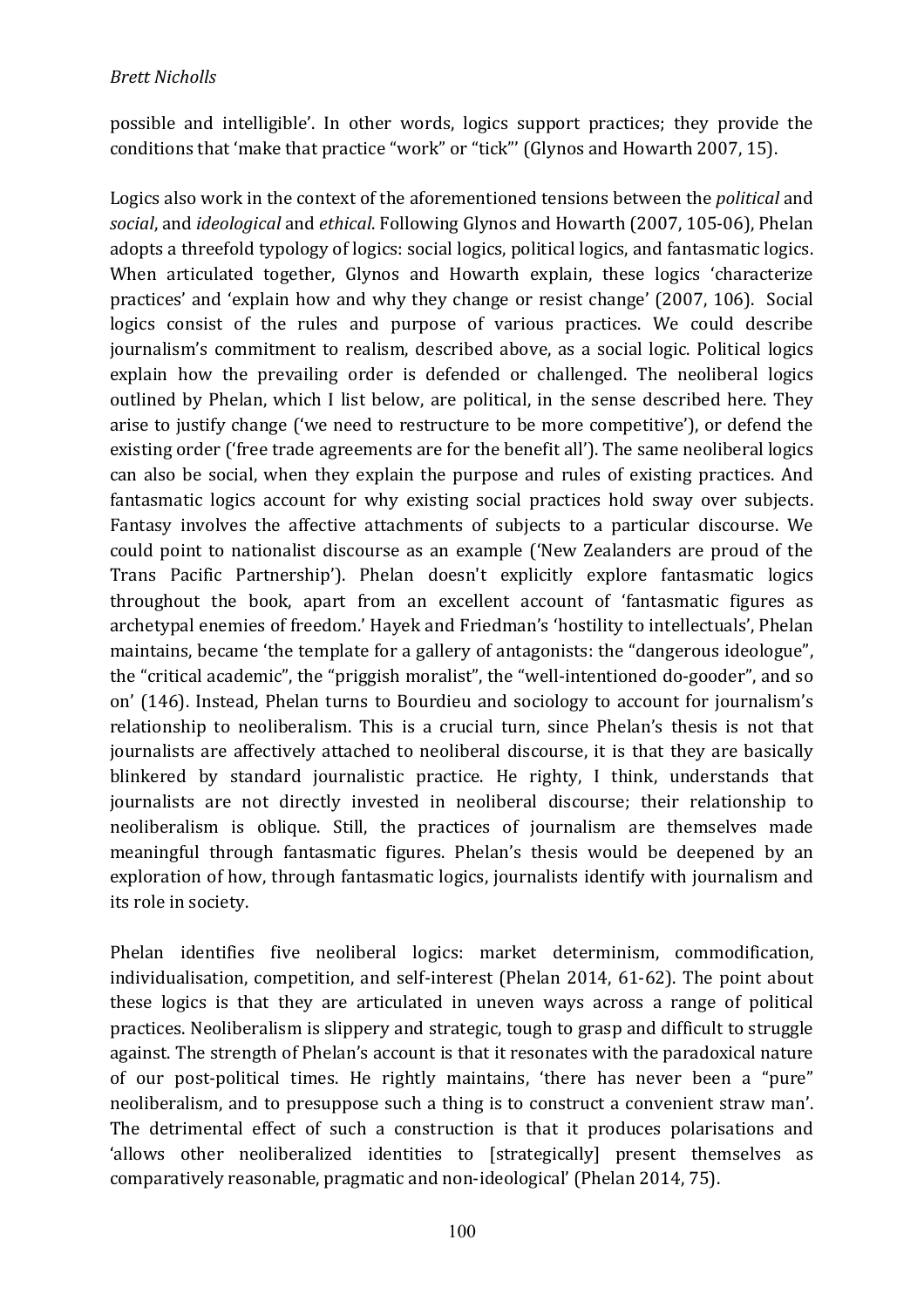To demonstrate how journalism is complicit with neoliberalism's slippery and paradoxical formation, Phelan presents five compelling case studies, drawn from the news media of New Zealand, England, and Ireland. In the first, he outlines how Don Brash's 2011 return to politics in New Zealand is 'neoliberalized' by news media. Brash is constructed as a fringe figure, and an extremist with an ideological agenda. This allows the Prime Minister, John Key, to be constructed as a reasonable and pragmatic centrist. Wary of ideologues, journalism's anti-ideology ideology effectively reproduces the fantasmatic figure of the enemy of post-political necessities of the market.

In the second, we find Phelan identifying market realist signifiers in the writing of the *Irish Times's* Stephen Collins. Collins writing makes appeals to 'reality' and opposes realism to rhetoric and ideology. 'Within Collins's universe', Phelan tells us, this means 'anyone envisioning alternatives to austerity is either fooling him or herself or is a cynical opportunist, happy to cultivate 'rhetorical' and 'populist' hysteria for his or her own self-serving strategic ends' (Phelan 2014, 108). Collins's writing links the neoliberal logic of market determinism to the logic of self-interest. The dialectical effect is that selfinterest is recast as vested interest opposed to the public good. The upshot is that market realism is reproduced as the public interest.

The problem of politics as post-politics is continued in the third case study of the climate-gate scandal. Phelan shows how 'ready-to-hand representations of politicians and the entire "public sector" as self-interested actors' (Phelan 2014, 132) were employed to scandalise and vilify climate change scientists. Again, a politics of oppositions—between defenders of liberty and government control—reproduces a neoliberal imaginary.

The fourth case study deals with the Leveson inquiry. Building on the distinction between negative and positive versions of freedom, with positive freedom defined as a freedom to be and negative freedom defined as freedom from interference, Phelan shows how the concept of press freedom has been colonized by neoliberalism. As set out in Hayek's *The Constitution of Liberty* (1960), neoliberalism posits a negative version of freedom. The press reproduces this neoliberal version, which generally takes the form of market forces free from any unnecessary interference by the self-interested state. This obscures, of course, how freedom might be threatened by corporate power. In the case of the Leveson inquiry, Phelan contends, 'any political attempt to reinvigorate a positive conception of media freedom, motivated by a concern for the public interest, inevitably triggers the countercharge that the appeal masks a self-interested motive' (Phelan 2014, 145). And as he goes on the show, the inquiry's recommendation for a self-regulated and independent regime became distorted in the press 'as a state takeover' (Phelan 2014, 147).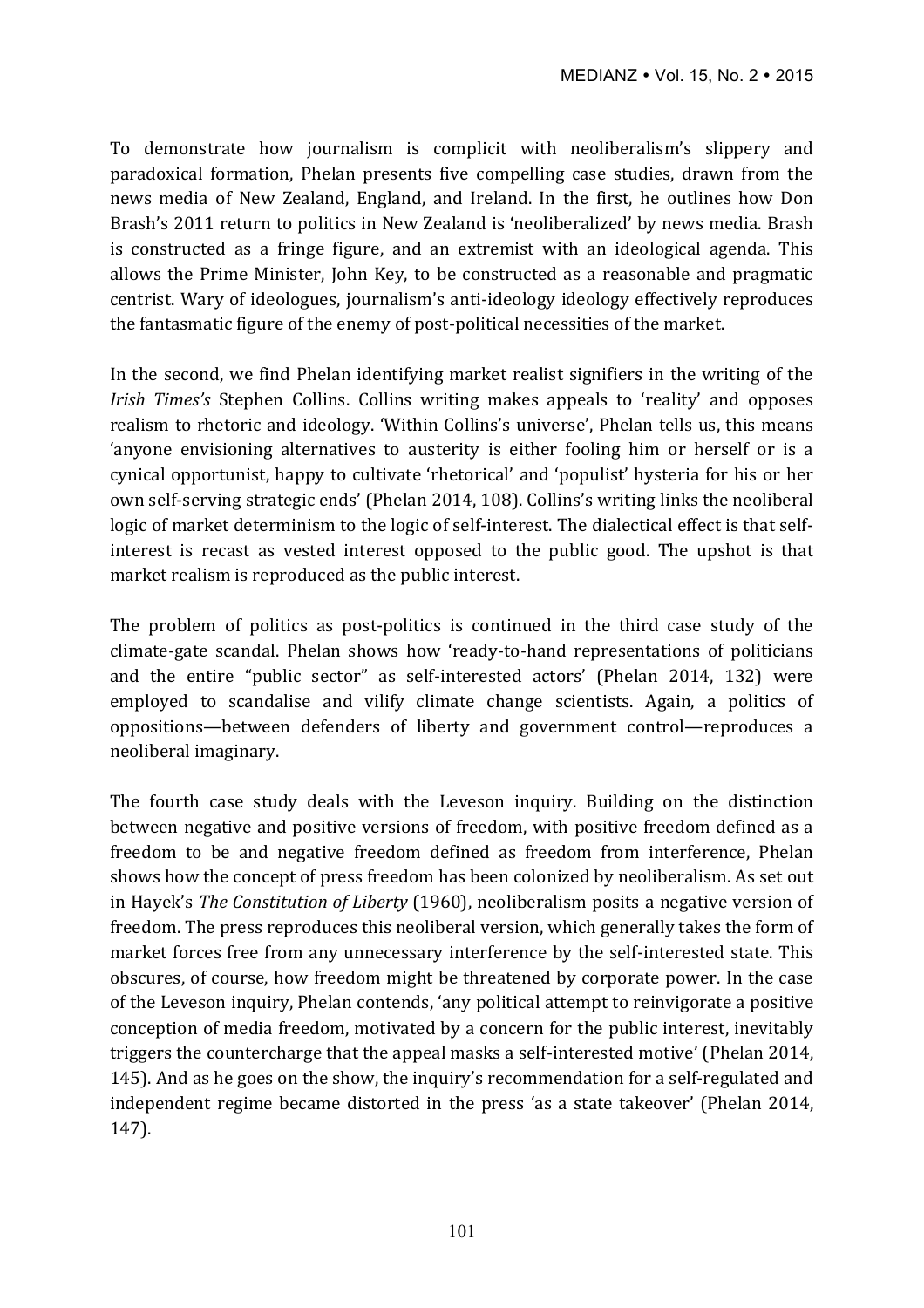# *Brett Nicholls*

In the final case study, Phelan focuses on the construction of Ireland as a 'Celtic Tiger' economy, via what he calls the 'mediated politics of the Celtic Tiger regime' (Phelan 2014, 159). This is an instructive study that traces the emergence of the term, 'Celtic Tiger', from relative obscurity in the mid 1990s to its current dominance as hegemonic signifier of the Irish economy. Phelan shows that news media is a central agent in producing a neoliberal form of nationalism. He writes, 'media did not simply describe the Celtic Tiger, they also participated in making it a social object that seeped into the texture of Irish social life, and placed the economy at the heart of a feel-good, often narcissistic national narrative' (Phelan 2014, 168).

The book concludes with some proposals for a future journalism, and, by extension, the left generally. Phelan's suggestion that 'we can learn from the neoliberals' (Phelan 2014, 195), strikes a chord with Susan George's provocative account of 'right-wing Gramscians'. She writes:

After the Second World War, virtually all thoughtful Americans and Europeans were Keynesians, Social or Christian Democrats or some stripe of Marxist. But from the early 1950s onwards, a small covey of foresighted, farright forces realized that 'ideas have consequences'  $[...]$  and set out to fund scholars and writers, endow university chairs and research centers, pay for conferences and colloquia, serious journals and campus newspapers and generally create a closely-knit intellectual cadre to propagate ideas.  $[...]$  I call them 'right-wing Gramscians' because the neo-liberals, unlike progressives or Marxists, truly believed in the power of ideas and concepts of cultural hegemony. We now live with the consequences (George 2005, 6).

Phelan effectively tells us that the resources for critique are in plain sight; it is time for the left to believe in the power of ideas again. A left critique must work to construct counter-hegemonies, drawing upon existing 'typological articulations' and their 'different strategic disposition towards the antagonistic condition of the social' (Phelan 2014, 191). Among several possibilities, he lists an anti-corporate form of journalism, along with agonistic modes of critique that contest and refashion neoliberal logics. The language of individual freedom, for instance, can be turned back against market realism such that 'the market, rather the state' becomes 'the instrument of collective enslavement' (Phelan 2014, 194). In many respects, we can argue that the neoliberal hegemony Phelan articulates so provocatively is already beginning to wane. With the success of Bernie Sanders in the US, I say 'success' in the sense in which his candidacy for the Democrat nomination has exceeded expectations, the term 'socialism' as signifier of the ideological other has softened. 'Whatever the outcome of this race', Vijay Prashad writes, Sanders has certainly put 'the idea of 'socialism' back on to the table in American homes' (2016). *Neoliberalism, Media and the Political* is thus a timely book. It makes a crucial contribution to the study of journalism in our post-political context.